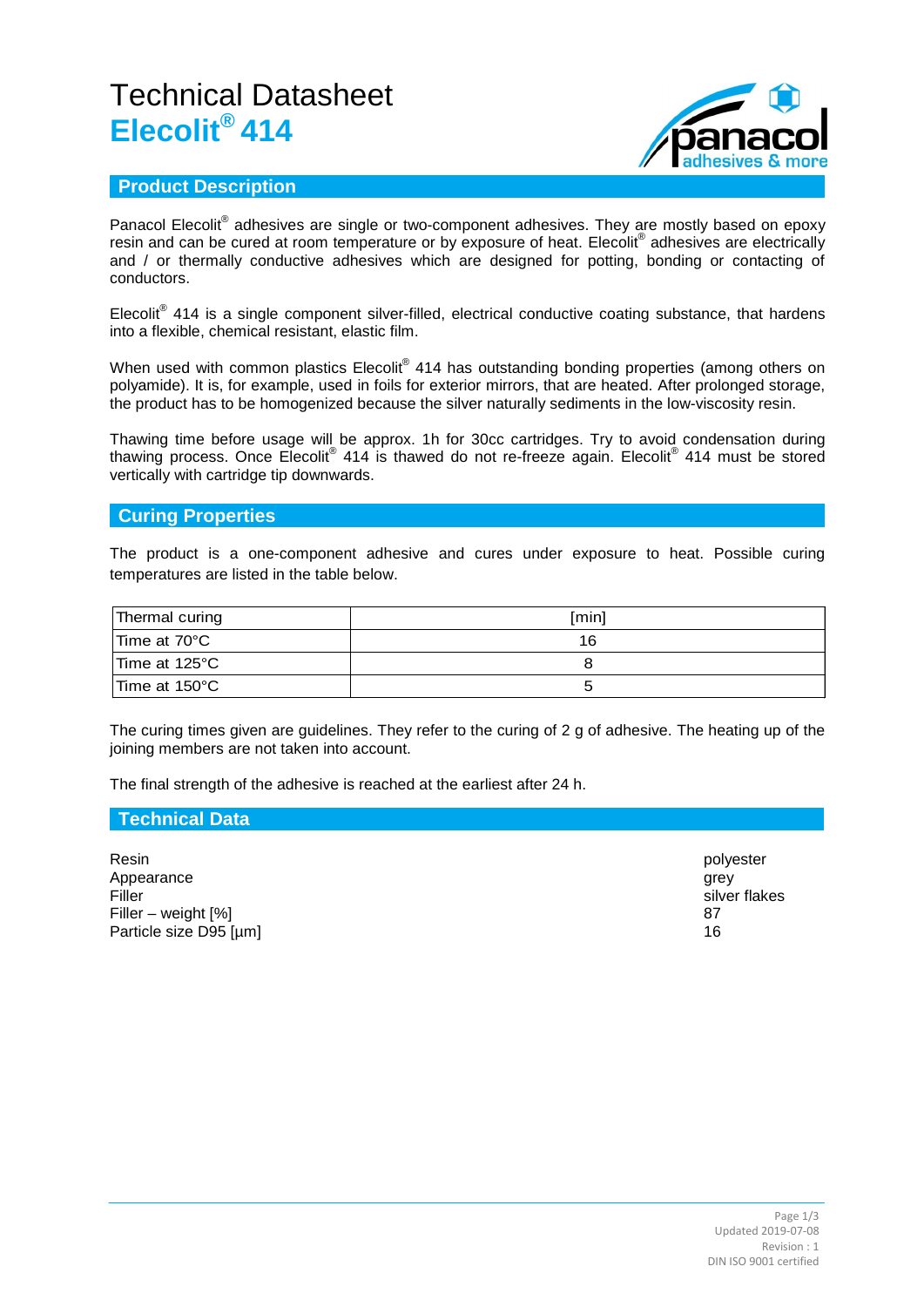# Technical Datasheet **Elecolit® 414**



## **Uncured material**

| Viscosity [mPas]<br>(Brookfield LVT, 25°C, Sp 4, 6 rpm)<br>PE-Norm 001 | 20 000 - 25 000 |
|------------------------------------------------------------------------|-----------------|
| Density [g/cm <sup>3</sup> ]<br>PE-Norm 004                            | 2,84            |
| Flash point [°C]<br>PE-Norm 050                                        | >58             |
| Work life time [h]<br>at room temperature                              | 6               |
|                                                                        |                 |

### **Cured material**

| Hardness shore D<br>PE-Norm 006                      | 55        |
|------------------------------------------------------|-----------|
| Temperature resistance [°C]                          | -55 - 200 |
|                                                      |           |
| Glass transition temperature DSC [°C]<br>PE-Norm 009 | $20 - 25$ |
|                                                      |           |
| Volume resistivity [Ohm*cm]<br>PE-Norm 040           | $5.E-05$  |

## **Transport/Storage/Shelf Life**

| Trading unit   | Transport                                  | Storage                         | Shelf-life*                                  |
|----------------|--------------------------------------------|---------------------------------|----------------------------------------------|
| cartriges      | -20°C                                      | $-20^{\circ}$ C                 | At delivery min. 6 months,<br>max. 12 months |
| Other packages | at room temperature<br>max. $25^{\circ}$ C | $0^{\circ}$ C - 10 $^{\circ}$ C |                                              |

*\*Store in original, unopened containers!*

## **Instructions for Use**

#### **Surface preparation**

The surfaces to be bonded should be free of dust, oil, grease or other dirt in order to obtain an optimal and reproducible bond.

For cleaning we recommend the cleaner IP<sup>®</sup> Panacol. Substrates with low surface energy (e.g. polyethylene, polypropylene) must be pretreated in order to achieve sufficient adhesion.